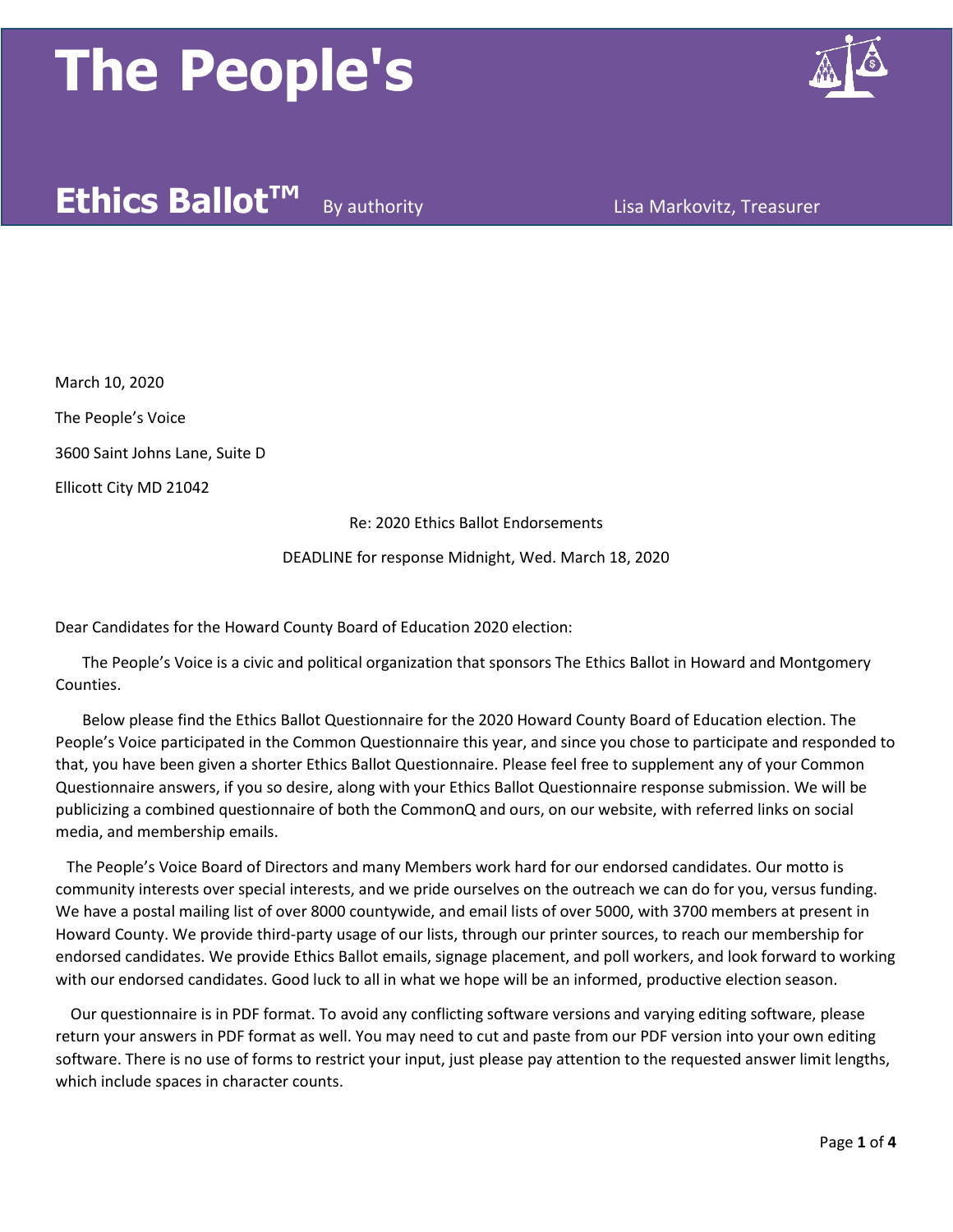

## **Ethics Ballot<sup>™</sup> By authority Community Resolution** Lisa Markovitz, Treasurer

 Please return your questionnaire via email to EthicsBallot@gmail.com, along with any updates from the CommonQ you wish to make, and any questions or technical issues you may have. We look forward to your responses in seeking our endorsement. If you have not already had an interview with a Board Member, we will be contacting you soon, as we are planning on interviewing all the candidates prior to the primary. We will be making primary election endorsement decisions for the Board of Education, shortly after the submission deadline.

#### **Individual Information (supplementing CommonQ)**

Kirsten Coombs/District 4

Compensated – None

Non-Compensated – Becki Vivrette, Luke Coombs

Cash on Hand – \$11,069.06; Donations Rec'd since past report - \$175

Expenditures - \$1,023 – Yard Signs; \$500 – Voter List; \$501.91 – T-shirts; Website - \$255; Facebook - \$20; Literature - \$373; Office Supplies - \$32

List organizations/groups/committees (both education-related and not) of which you are an official member.

Wilde Lake PTSA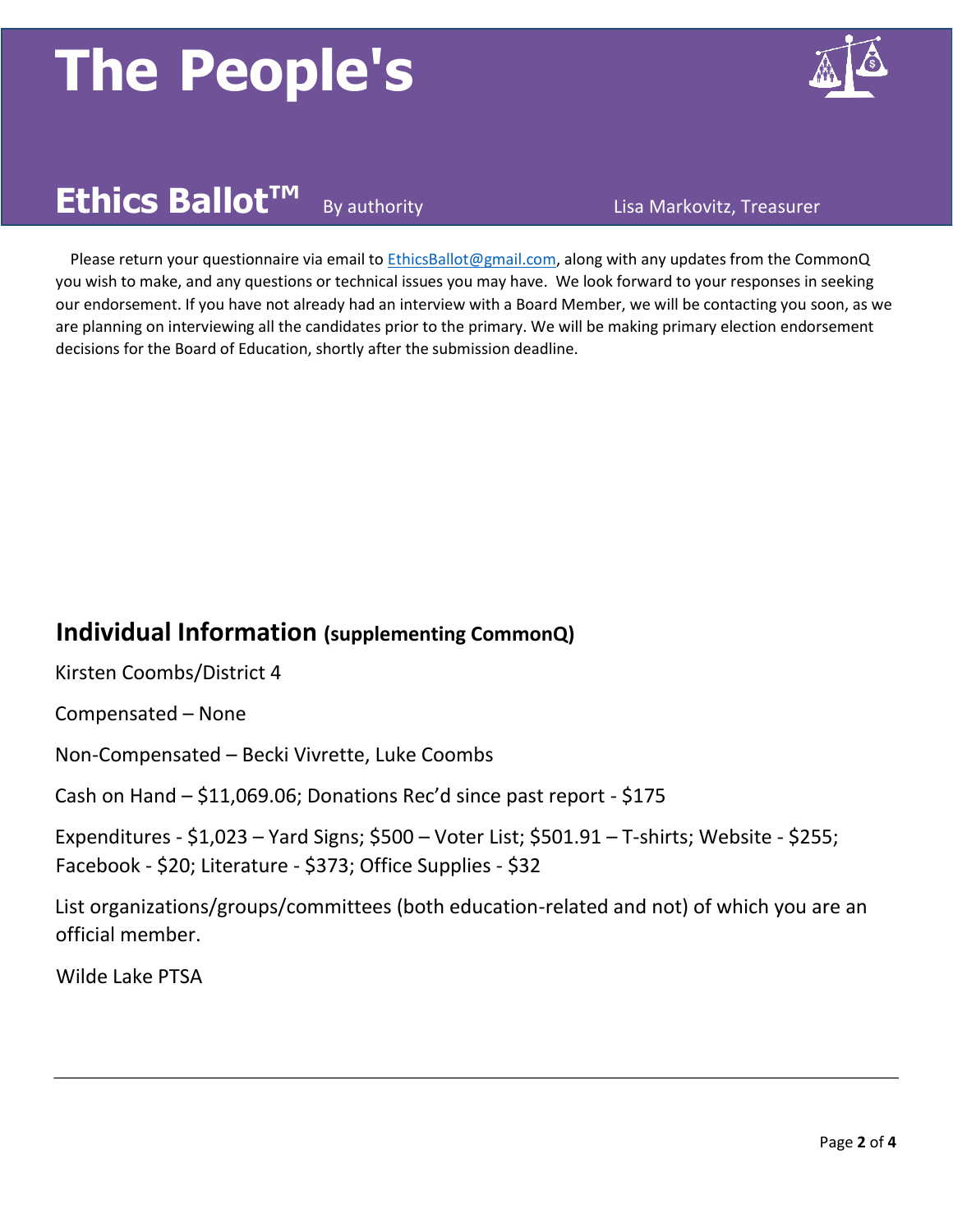

### **Ethics Ballot<sup>™</sup> By authority Community Resolution** Lisa Markovitz, Treasurer

#### **Community Interest / Position Questions**

1. In what areas of public education do you refuse to compromise, due to strong beliefs? How would you make changes in these areas? Give examples of how you collaborated and compromised with colleagues who disagreed with you. (Character limit please 1200)

There are several key challenges facing our school system that I will continue fighting for: managing chronic overcrowding, fully funding our education budget with fiscal responsibility, and providing enhanced classroom supports to our educators and staff. At the heart of each of these issues is ensuring local control for our school system and advocating to our local and state officials. As Chair of the legislative committee, I have a strong track record of compromise and collaboration, but without exception, I am unwilling to bow to partisan and special interest influence in education. My voting record across multiple issues demonstrates that I vote independently according to what I believe is best for our students and school system. For example, I tried to work with our state delegation on the Redistricting Reporting bill HoCo 1-20 to understand its goals, communicate my concerns about its infringement on local control, and identify compromises. While I ultimately could not support the bill, the conversations I had with delegation members were productive and enhanced collaboration and working relationships. For us to heal as a community and move forward effectively, the next Board will need to lead through unity, not divisiveness, and I believe I bring this unique quality to my Board service.

2. Give examples, in your personal or professional life, that demonstrate your willingness to hold people accountable and include transparency for the community. (Character limit 1200)

Under the previous administration, I had significant concerns about accountability and transparency and pushed hard to improve these areas by asking questions and enhancing public access to information. For example, I successfully advocated for movement of our MPIA process to a public, searchable database to enhance transparency, which is a major asset to our community. Another example was my push for accountability regarding the Teachers for America program. The Board had many questions about funding for this program and the processes that the previous superintendent used to implement it. Through detailed questioning in the face of significant administrative resistance, the Board determined that the MOU for the program had not been publicly voted on and had placed HCPSS in a precarious legal position. Ultimately, we met with the McDaniel College Administrators and decided to end the partnership with as little financial risk as possible for HCPSS. The HCPSS community had been told that the program was implemented to increase hiring of minority educators, and we publicized the fact this was not true. Although we still supported students enrolled in the program, we asked that the Budget reflect its actual costs in a stand-alone department rather than being buried in another unrelated area. This is just one of many examples during my term.